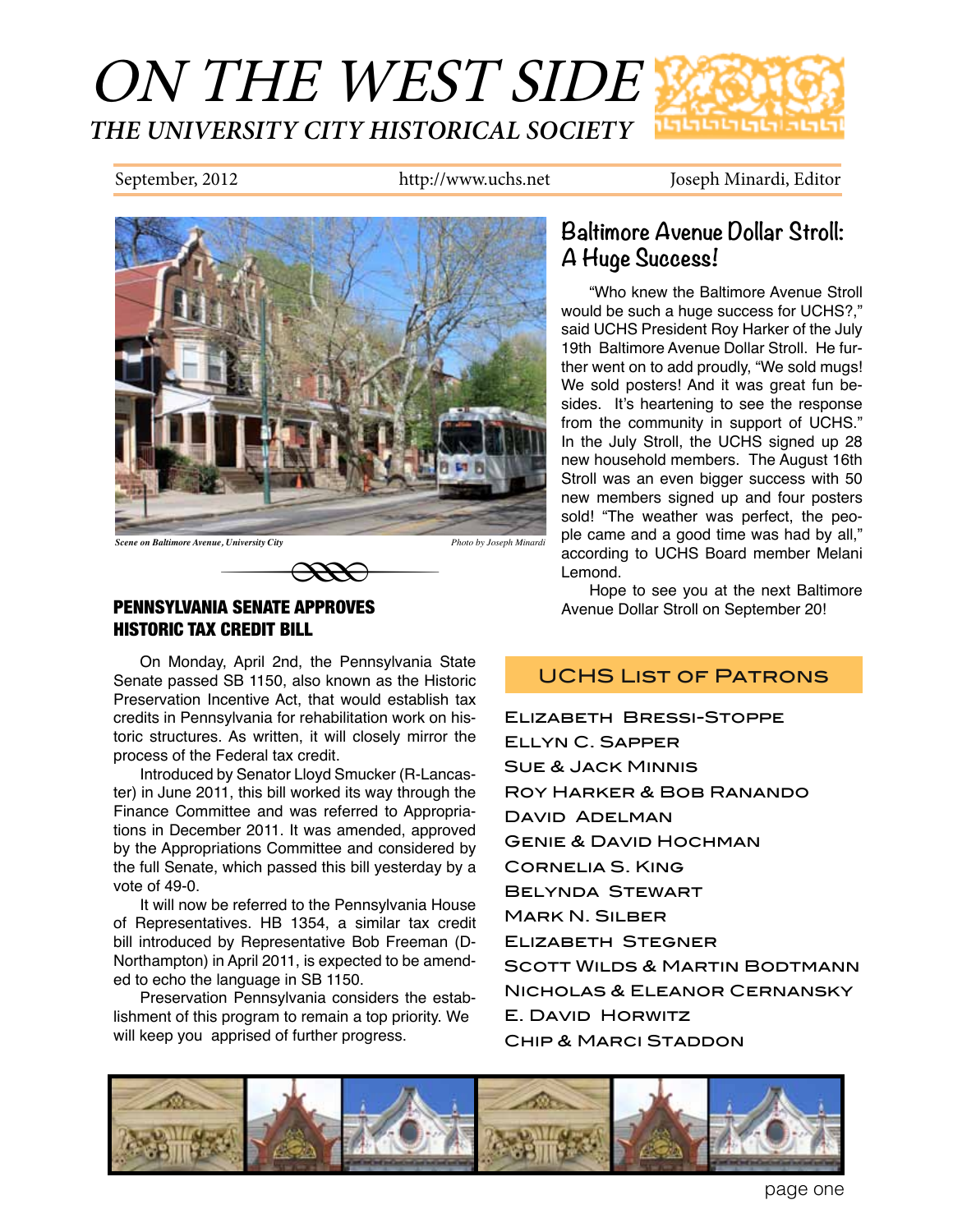### **University City Historical Society 2011 Contractors Guide**

#### ANTIQUE RESTORATION/METAL

**Chelsea Plating Co. Kaiserman, David p: (215) 925-1132 e: silvrplate@aol.com www.chelseaplating.com**

#### ARCHITECTURAL SALVAGE

**Kevin Brooks Salvage Brooks, Kevin p: (215) 498-9495 e: ktbsalvage@verizon.net www.kevinbrookssalvage.com**

**Architectural Antiques Exchange Charry, Mark p: (215) 922-3669 e: aaexchange@aol.com www.architecturalantiques.com**

**Re-Store Mellish, Linda Lee p: (215) 634-3474 e: info@re-store-online.com www.re-store-online.com**

**Stoudt's Black Angus Antique Mall p: (717) 484-4386 e: elizabeth@stoudtsbeer.com www.stoudtsbeer.com**

#### BRICK/STONE

**A. Pennacchi, Inc. Penacchi, Anthony p: (610) 520-2878 e: apennacchi@verizon.net**

**Smith, David p: (215) 729-8684 e: david\_smith\_gc@yahoo.com**

**Natalini and Sons Natalini, Tom p: (610) 449-2147 e: snatalini@comcast.net www.nataliniandsons.com**

**Walden, Walter p: (215) 476-4023**

**Muldoon, Jarlath p: (267) 249-1795**

**Neal, Richard p: (215) 364-9857**

#### CABINETMAKER

**Taylor, John D. p: (215) 387-2018**

#### **CARPENTRY**

**Doty, Ed p: (267) 808-9222 e: rraley@ppv.org**

**Wright, Lance p: (610) 637-0145 e: wright610@verizon.net**

**Louis Tannen Fine Carpentry Tannen, Louis p: (215) 726-6641 c: (215) 915-8850 e: lntannen@verizon.net www.ltcarpentry.com**

**J. Strong Builders Strong, Jeff c: (267) 235-6098**

**Rauch, Hans p: (215) 724-1361 e: hansrauch@hotmail.com**

**Arters, Joe p: (215) 662-0330 e: joearters@yahoo.com**

page two

**D's General Contracting Witkowski, Denice p: (215) 462-3405 c: (267) 432-6868 e: vitamindfestival@aol.com**

**Bush, Barry p: (215) 287-6814 e: superior\_handyman@yahoo.com**

**Davis Home Improvement, LLC Davis, Ray p: (215) 966-8656 e: (267) 879-7637 e: rjcdavis@gmail.com**

**Starrett, Lloyd (215) 727-3182**

#### CHIMNEYS

**A. Pennacchi, Inc. Penacchi, Anthony (610) 520-2878 p: apennacchi@verizon.net**

**T. Kada & Sons Kada, Tom or Brad p: (215) 329-1989**

**F. Lotierzo and Sons, Inc. Lotierzo, Al or Ray p: (215) 922-5717**

### **CONCRETE**

**Smith, David p: (215) 729-8684 e: david\_smith\_gc@yahoo.com**

**Kelly Concrete Kelly, Connor p: (215) 722-1574 c: (215) 837-1992**

**Capor Construction Co., Inc. Capor, Mario p: (215) 747-4259 e: capannamario@yahoo.com**

#### CONCRETE HAULING

**Poole, Thomas p: (215) 477-3035 c: (267) 237-8169**

#### DECONSTRUCTION BUILDING SALVAGE

**Kevin Brooks Salvage Brooks, Kevin p: (215) 498-9495 e: ktbsalvage@verizon.net www.kevinbrookssalvage.com**

#### DEMOLITION CONTRACTING

**Kevin Brooks Salvage Brooks, Kevin p: (215) 498-9495 e: ktbsalvage@verizon.net www.kevinbrookssalvage.com**

#### **DOORS**

**Matus Windows Inc. p: (215) 576-6555 e: amatus@matuswindows.com www.matuswindows.com**

**Victoriana East p: (856) 910-1887 www.victorianaeast.com**

#### DRAPERIES/BLINDS

**DnD Interior Finishes, Inc. Douglas, Daryl p: (610) 812-7450 e: ddint1@comcast.net**

**T. Kada & Sons Kada, Tom or Brad p: (215) 329-1989**

**F. Lotierzo and Sons, Inc. Lotierzo, Al or Ray p: (215) 922-5717**

#### **CONCRETE**

**Smith, David p: (215) 729-8684 e: david\_smith\_gc@yahoo.com**

**Kelly Concrete Kelly, Connor p: (215) 722-1574 c: (215) 837-1992**

**Capor Construction Co., Inc. Capor, Mario p: (215) 747-4259 e: capannamario@yahoo.com**

#### CONCRETE HAULING

**Poole, Thomas p: (215) 477-3035 c: (267) 237-8169** 

#### DECONSTRUCTION BUILDING SALVAGE

**Kevin Brooks Salvage Brooks, Kevin p: (215) 498-9495 e: ktbsalvage@verizon.net www.kevinbrookssalvage.com**

#### DEMOLITION CONTRACTING

**Kevin Brooks Salvage Brooks, Kevin p: (215) 498-9495 e: ktbsalvage@verizon.net www.kevinbrookssalvage.com**

#### DOORS

**Matus Windows Inc. p: (215) 576-6555 e: amatus@matuswindows.com www.matuswindows.com**

**Victoriana East p: (856) 910-1887 www.victorianaeast.com**

#### DRAPERIES/BLINDS

**DnD Interior Finishes, Inc. Douglas, Daryl p: (610) 812-7450 e: ddint1@comcast.net**

#### **ELECTRICAL**

**Narducci Electric Company Narducci, Joe p: (215) 334-3748 c: (215) 778-8815**

**Garner, Lee p: (215) 222-4375 e: lee2garner@aol.com**

## FIREPLACES

**Hughes, Bob p: (215) 342-5411**

**T. Kada & Sons Kada, Tom or Brad p: (215) 329-1989**

#### FIREPLACES/PRE-BUILT

**Dreifuss Prebilt Fieplaces c: (215) 924-3500 e: dreifussfireplaces@comcast.net www.dreifussfireplaces.com**

#### FLOORING/HARDWOOD

**A-1 Flooring Pham, Sonny p: (215) 387-8225 c: (215) 350-2147**

#### FURNITURE REPAIR/UPHOLSTERING

**Solano's Furniture Restoration, Inc. Rodriguez, Carie p: (215) 625-8888 e: solanosfurniture@aol.com www.solanosfurniture.com**

#### GENERAL CONTRACTING

**Bush, Barry p: (215) 287-6814 e: superior\_handyman@yahoo.com**

**Neff, Chris or Greg p: (215) 387-2022 e: tojaxca64@yahoo.com**

#### HANDYMAN

**Kukuka, Ed p: (267) 679-4538 e: kukunut711@msn.com**

#### HARDSCAPING

**Rainbow Landscaping & Hardscape p: (215) 457-7533 e: astack@rainbowlhc.com www.rainbowlhc.com**

#### HEATING/AIR CONDITIONING

**CE Franklin p: (215) 878-9535 e: ce19131@aol.com**

**Finn HVAC Finn, Rick p: (215) 331-6819 e: finnhvac@verizon.net**

**DJM Mechanical McGonigal, Derek p: (267) 934-4677 e: djmmechanical@verizon.net**

#### HISTORIC TAX CREDIT CONSULTING

**Heritage Consulting Group Hamilton, Cynthia p: (215) 248-1260 e: chamilton@heritage-consulting.com www.heritage-consulting.com**

#### INTERIOR CONTRACTING

**Redmond General Contracting Hoffman, Jon p: (215) 964-8940 e: jonhoffman1@verizon.net www.redmondgc.com**

#### INTERIOR PLASTERING

**Natalini and Sons Natalini, Tom (610) 449-2147 snatalini@comcast.net www.nataliniandsons.com**

#### IRONWORK

**Weber Metal Crafts Weber, Matt p: (215) 386-4731 e: webermetal@aol.com**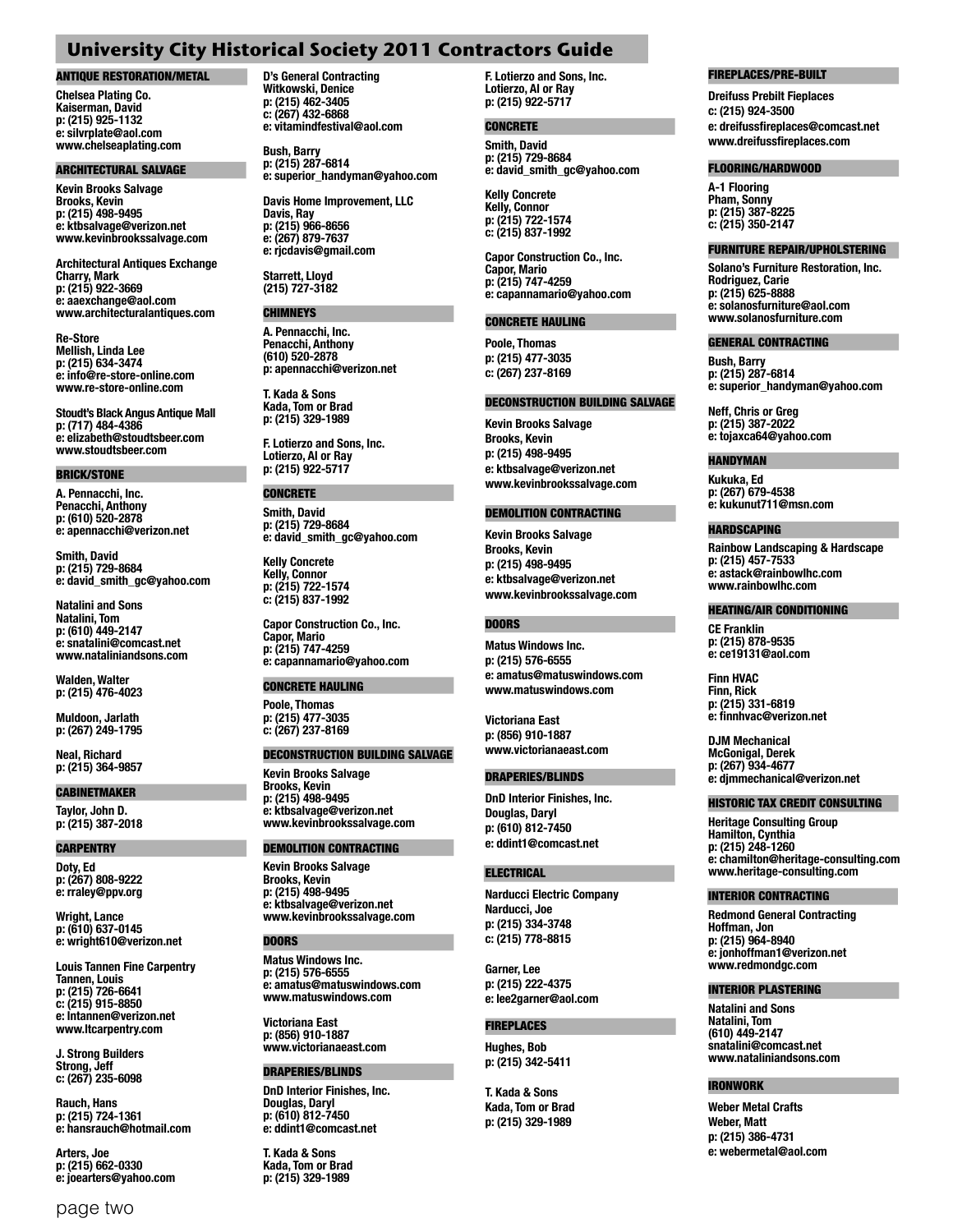## **University City Historical Society 2011 Contractors Guide, continued**

**Herman Iron Works Click, Doug p: (215) 727-1127**

**Andy Upright Metal Works Upright, Andy p: (267) 971-5156 e: andy@andyuprightmetalworks.com www.andyuprightmetalworks.com**

**Anvil Iron Works Natoli, Bill p: (215) 468-8300 e: anvilironworksinc@verizon.net www.anviliron.net**

#### LAMPS

**Chelsea Plating Co. Kaiserman, David p: (215) 925-1132 e: silvrplate@aol.com www.chelseaplating.com**

#### LANDSCAPING

**Corner's Landscaping & Tree Service Corner, Michael p: (215) 742-7576 e: m.corner@verizon.net www.cornerslandscapin gandtreeservice.com**

**Liberty Tree & Landscape Management Duffy, Mike p: (215) 725-3637 c: (267) 408-6434**

**McDonnell Landscape & Tree Service McDonnell, Tom p: (215) 471-4056**

**Rainbow Landscaping & Hardscape p: (215) 457-7533 e: astack@rainbowlhc.com www.rainbowlhc.com**

**McFarland Tree & Landscape Services Shebert, Ed p: (215) 844-8733 e: mcfarland@onrampcom.com www.macfarlandtree.com dreifussfireplaces.com**

**Williams, Michael p: (215) 724-1582 e: phlsmllgrdnm@verizon.net**

#### MANTELS

**Dreifuss Prebilt Fieplaces p: (215) 924-3500 e: dreifussfireplaces@comcast.net www.dreifussfireplaces.com**

#### **MASONRY**

**Smith, David p: (215) 729-8684 e: david\_smith\_gc@yahoo.com**

**Natalini and Sons Natalini, Tom p: (610) 449-2147 e: snatalini@comcast.net www.nataliniandsons.com**

**Walden, Walter p: (215) 476-4023**

**Doty, Ed p: (267) 808-9222 e: rraley@ppv.org**

**Kelly Concrete Kelly, Connor p: (215) 722-1574 c: (215) 837-1992** **Capor Construction Co., Inc. Capor, Mario p: (215) 747-4259 e: capannamario@yahoo.com**

**MJBC Construction Biscone, Mark c: (267) 978-7495 e: mark.biscone@gmail.com**

**F. Lotierzo and Sons, Inc. Lotierzo, Al or Ray p: (215) 922-5717**

**Muldoon, Jarlath c: (267) 249-1795**

**Neal, Richard p: (215) 364-9857**

#### MASONRY RESTORATION

**A. Pennacchi, Inc. Penacchi, Anthony p: (610) 520-2878 e: apennacchi@verizon.net**

#### MASONRY WATERPROOFING

**A. Pennacchi, Inc. Penacchi, Anthony p: (610) 520-2878 e: apennacchi@verizon.net**

#### MASONRY/POINTING

**A. Pennacchi, Inc. Penacchi, Anthony p: (610) 520-2878 e: apennacchi@verizon.net**

#### METAL FINISHING

**Chelsea Plating Co. Kaiserman, David** 

**p: (215) 925-1132** 

**e: silvrplate@aol.com www.chelseaplating.com**

#### MILLWORK/ CUSTOM

**Woodland Building Supply p: (215) 727-5333 e: larry\_reese@hotmail.com woodlandbuildingsupply.com** 

#### PAINTING

**Fine Painters Corp. Ribeiro, Luis p: (215) 906-3299 e: admin@finepainters.com www.finepainters.com**

**Keu Painting, Inc. p: (267) 265-7665 e: housepaint2000@yahoo.com www.keupainting.com**

**McCrystall, Aidan p: (215) 742-8497 c: (267) 918-2302**

**Lyons, Michael p: (610) 812-9545** 

#### PAINTING/COLOR CONSULTATION

**Bittman, Kenneth p: (215) 726-6793 e: kenbittman@hotmail.com** 

#### PLUMBING

**CE Franklin p: (215) 878-9535 e: ce19131@aol.com** **Goffredo Plumbing & Heating Kassab, Eric p: (215) 724-3425** 

**Mr. D's Plumbing p: (215) 742-3813**

#### RESTORATION/RENOVATION

**Hanson General Contracting Hanson, John p: (215) 483-8338 e: johnh@hgcinc.biz www.hgcinc.biz**

**Boston Design & Construction Co. Boston, Rod p: (610) 284-0797 e: info@bostondesignconstruction.com bostondesignconstruction.com**

**Right Way Builders Yandell, William p: (484) 461-9000 c: (610) 931-9950 e: rightwaybuilders@rcn.com**

#### ROOFING

**Brinkman Bros. Roofing Brinkman, Bill p: (215) 739-4769 e: bb1865@comcast.net**

**Russell Roofing p: (215) 887-7800 e: MissyStone@Russellroofing.com www.russellroofing.com**

**Kurtz Construction Co. Kurtz, Steve p: (215) 247-8020 e: mkurtzcons@earthlink.net**

**Reiter Roofing Inc. Reiter, Barry p: (215) 335-9999 e: reiterroof@aol.com**

**Edras Roofing Lopez, Edras c: (267) 971-5331**

**Marks, Richard c: (267) 252-3890**

**John J. Kline Building Maintenance Kline, John p: (215) 487-7552 e: enilkjj@verizon.net**

#### SEWER & DRAIN CLEANING

**Bud's Drain Cleaning Dougherty, Bud p: (610) 446-5544 c: (610) 316-4689** 

#### SHEET METAL/DECORATIVE

**AC Gentry Inc. Green, John p: (215) 927-9948 c: (215) 852-6672 e: acgentry@comcast.net www.acgentry.com**

#### SNOW REMOVAL

**Corner's Landscaping & Tree Service Corner, Michael p: (215) 742-7576 e: m.corner@verizon.net www.cornerslandscapingandtreeservice.com**

#### TREE SERVICES

**Corner's Landscaping & Tree Service Corner, Michael p: (215) 745-5470 e: m.corner@verizon.net www.cornerslandscapingandtreeservice.com**

**Bartlett's Tree Experts Rosner, Hal p: (610) 664-3200 e: ksears@bartlett.com www.bartlett.com**

**Liberty Tree & Landscape Management Duffy, Mike p: (215) 725-3637 c: (267) 408-6434 www.libertytreecare.com**

**McDonnell Landscape & Tree Service McDonnell, Tom p: (215) 471-4056**

**Rainbow Landscaping & Hardscape p: (215) 457-7533 e: astack@rainbowlhc.com www.rainbowlhc.com**

**McFarland Tree & Landscape Services Shebert, Ed p: (215) 844-8733 e: mcfarland@onrampcom.com www.macfarlandtree.com**

**All Green Tree Service Meline, Matt p: (215) 844-0531**

#### WATERPROOFING

**Capor Construction Co., Inc. Capor, Mario p: (215) 747-4259 e: capannamario@yahoo.com**

#### WINDOW RESTORATION/HISTORIC

**Ahrenholz, Seth c: (914) 204-6130 e: sthp@hotmail.com**

#### WINDOWS

**Matus Windows Inc. p: (215) 576-6555 e: amatus@matuswindows.com www.matuswindows.com**

**Grayboyes Commercial Windows Co. Lutzker, Heather p: (215) 625-8810 e: heatherl@grayboyes.com www.grayboyes.com**

**Adams Architectural Wood Products p: (888) 285-8120 www.adamsarch.com**

**Redmond General Contracting Hoffman, Jon p: (215) 964-8940 e: jonhoffman1@verizon.net www.redmondgc.com**

#### WOODWORKING

**Louis Tannen Fine Carpentry Tannen, Louis p: (215) 726-6641 c: (215) 915-8850 e: lntannen@verizon.net www.ltcarpentry.com**

**Schoppworks Schopp, Greg p: (215) 288-8380**

**Merkel, Ben p: (484) 354-1790 e: fonduesly@yahoo.com**

**Ahrenholz, Seth p: (914) 204-6130 e: sthp@hotmail.com**